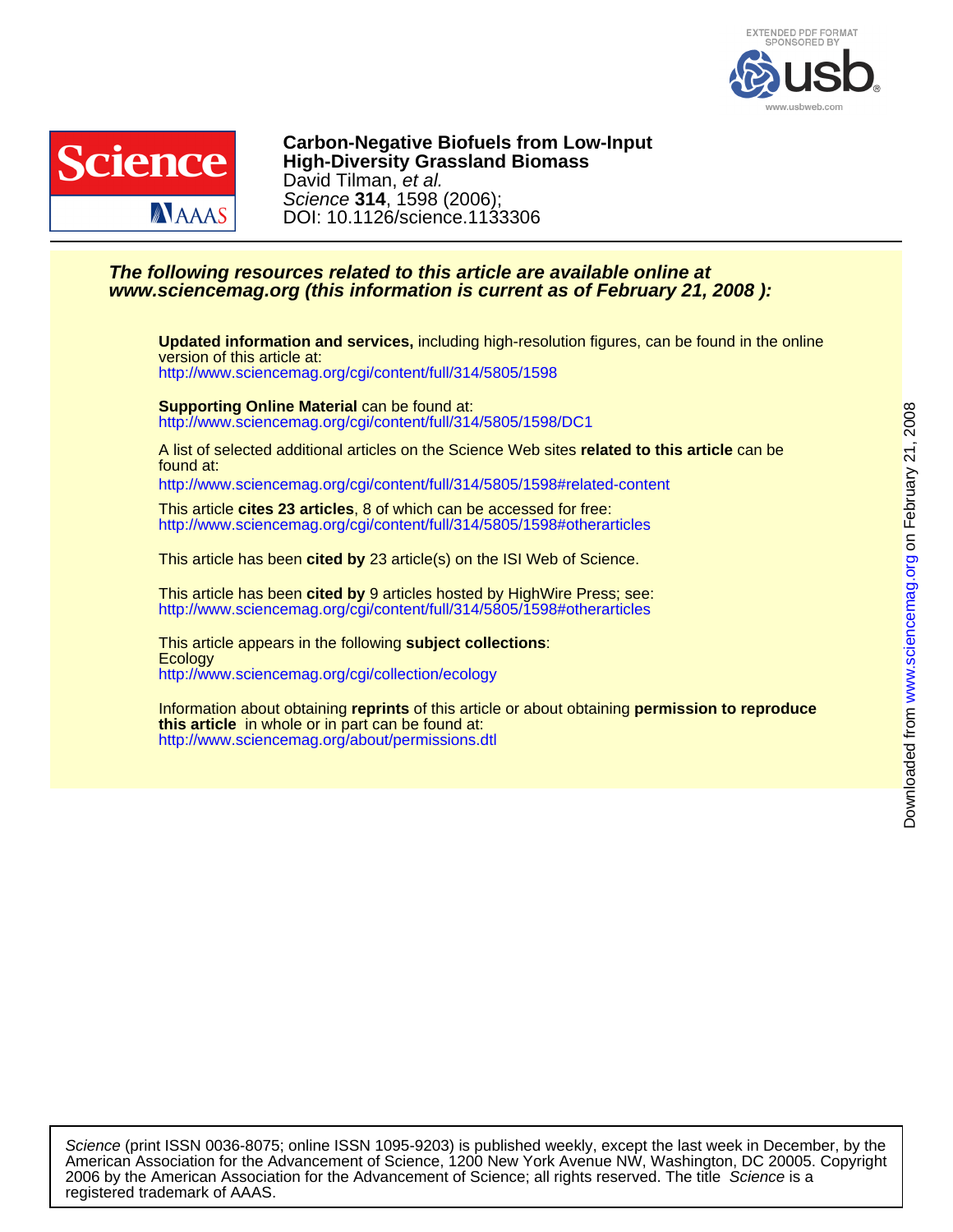### REPORTS

- 18. A. Trumpp et al., Nature 414, 768 (2001).
- 19. M. N. Chamorro et al., EMBO J. 24, 73 (2005).
- 20. E. H. Jho et al., Mol. Cell. Biol. 22, 1172 (2002).
- 21. H. Lickert et al., Development 132, 2599 (2005).
- 22. M. Morkel et al., Development 130, 6283 (2003).
- 23. U. de Lichtenberg, L. J. Jensen, S. Brunak, P. Bork, Science 307, 724 (2005).
- 24. We thank G. Glasko, J. Pace, and B. Brede for their help; R. Kopan, E. Furlong, J. Gerton, C. Seidel, B. Cheyette, and

members of the Pourquié lab for comments; and S. Esteban for artwork. J.C. research supported by NSF grant DMS-0426148. This work was supported by Stowers Institute for Medical Research and Defense Advanced Research Projects Agency (DARPA) grant 00001112 to O.P. O.P. is a Howard Hughes Medical Investigator.

#### Supporting Online Material

www.sciencemag.org/cgi/content/full/1133141/DC1

Materials and Methods Figs. S1 to S4 Tables S1 to S5 References

28 July 2006; accepted 2 November 2006 Published online 9 November 2006; 10.1126/science.1133141 Include this information when citing this paper.

# Carbon-Negative Biofuels from Low-Input High-Diversity Grassland Biomass

David Tilman, $^{1\star}$  Jason Hill, $^{1,2}$  Clarence Lehman $^1$ 

Biofuels derived from low-input high-diversity (LIHD) mixtures of native grassland perennials can provide more usable energy, greater greenhouse gas reductions, and less agrichemical pollution per hectare than can corn grain ethanol or soybean biodiesel. High-diversity grasslands had increasingly higher bioenergy yields that were 238% greater than monoculture yields after a decade. LIHD biofuels are carbon negative because net ecosystem carbon dioxide sequestration (4.4 megagram hectare−<sup>1</sup> year−<sup>1</sup> of carbon dioxide in soil and roots) exceeds fossil carbon dioxide release during biofuel production (0.32 megagram hectare−<sup>1</sup> year−<sup>1</sup> ). Moreover, LIHD biofuels can be produced on agriculturally degraded lands and thus need to neither displace food production nor cause loss of biodiversity via habitat destruction.

bolally escalating demands for both  $r$  food  $(1)$  and energy  $(2)$  have raised concerns about the potential for foodbased biofuels to be sustainable, abundant, and environmentally beneficial energy sources. Current biofuel production competes for fertile land with food production, increases pollution from fertilizers and pesticides, and threatens biodiversity when natural lands are converted to biofuel production. The two major classes of biomass for biofuel production recognized to date are monoculture crops grown on fertile soils (such as corn, soybeans, oilseed rape, switchgrass, sugarcane, willow, and hybrid poplar)  $(3-6)$  and waste biomass (such as straw, corn stover, and waste wood) (7–9). Here, we show the potential for a third major source of biofuel biomass, high-diversity mixtures of plants grown with low inputs on agriculturally degraded land, to address such concerns.

We performed an experiment on agriculturally degraded and abandoned nitrogen-poor sandy soil. We determined bioenergy production and ecosystem carbon sequestration in 152 plots, planted in 1994, containing various combinations of 1, 2, 4, 8, or 16 perennial herbaceous grassland species (table S1) (10). Species composition of each plot was determined by random draw from a pool of species. Plots were unfertilized, irrigated only during establishment, and otherwise grown with low inputs (10). The 16-species plots are the highest diversity, or the LIHD (low-input, highdiversity), treatment. All plots were burned in early spring to remove aboveground biomass before growth began. Soil samples, collected before planting in 1994 and again in 2004, determined carbon sequestration in soil. Plots were sampled annually from 1996 to 2005 for aboveground biomass production.

Annual production of aboveground bioenergy (i.e., biomass yield multiplied by energy released upon combustion)  $(10)$  was an approximate log function of planted species number (Fig. 1A). On average for the last 3 years of the experiment (2003–2005), 2-, 4-, 8-, and 16 species plots produced 84%, 100%, 157%, and 238% more bioenergy, respectively, than did plots planted with single species. In a repeated measures multivariate analysis of variance, annual bioenergy production was positively dependent on the number of planted species  $(F<sub>1, 155</sub> = 68.4, P < 0.0001)$ , on time  $(F<sub>9, 147</sub> =$ 8.81,  $P < 0.0001$ ), and on a positive time-byspecies number interaction ( $F_{9, 147} = 11.3, P <$ 0.0001). The interaction occurred because bioenergy production increased more through time in LIHD treatments than in monocultures and low-diversity treatments, as shown by the ratio of bioenergy in LIHD (16 species) plots to those in 8-, 4-, 2-, and 1-species plots (Fig. 1B).

The gross bioenergy yield from LIHD plots was 68.1 GJ ha<sup>-1</sup> year<sup>-1</sup>. Fossil energy needed for biomass production, harvest, and transport to a biofuel production facility was estimated at 4.0 GJ ha<sup>-1</sup> year<sup>-1</sup> (table S2).

Different biofuel production methods capture different proportions of bioenergy in deliverable, usable forms (Fig. 2)  $(10)$ . Cocombustion of degraded land LIHD biomass with coal in existing coal-fired electric generation facilities would provide a net gain of about 18.1 GJ  $ha^{-1}$  as electricity (11). Converting LIHD biomass into cellulosic ethanol and electricity is estimated to net 17.8 GJ ha<sup>-1</sup> (12). Conversion into gasoline and diesel synfuels and electricity via integrated gasification and combined cycle technology with Fischer-Tropsch hydrocarbon synthesis (IGCC-FT) is estimated to net 28.4 GJ ha<sup> $-1$ </sup> (10, 13). In contrast, net energy gains from corn and soybeans from fertile agricultural soils are 18.8 GJ ha<sup>-1</sup> for corn grain ethanol and 14.4 GJ  $ha^{-1}$  for soybean biodiesel (14). Thus, LIHD biomass converted via IGCC-FT yields 51% more usable energy per hectare from degraded infertile land than does corn grain ethanol from fertile soils. This higher net energy gain results from (i) low-energy inputs in LIHD biomass production because the crop is perennial and is neither cultivated, treated with herbicides, nor irrigated once established and likely requires only phosphorus replacement fertilization because nitrogen is provided by legumes; (ii) the more than 200% higher bioenergy yield associated with high crop biodiversity; and (iii) the use of all aboveground biomass, rather than just seed, for energy. LIHD biofuels also provide much greater net energy outputs per unit of fossil fuel input than do current biofuels [net energy balance (NEB) ratios of Fig. 2]. Fertile lands yield about 50% more LIHD biomass (and bioenergy) than our degraded soils (15, 16).

Annual carbon storage in soil was a log function of plant species number (Fig. 1C). For 1994–2004, there was no significant net sequestration of atmospheric  $CO<sub>2</sub>$  in monoculture plots [mean net release of CO<sub>2</sub> of 0.48  $\pm$ 0.44 Mg ha<sup>-1</sup> year<sup>-1</sup> (mean  $\pm$  SE)], but, in LIHD plots, there was significant soil sequestration of  $CO_2$  (2.7 ± 0.29 Mg ha<sup>-1</sup> year<sup>-1</sup>). Soil carbon storage occurred even though all aboveground biomass-based organic matter was removed annually via burning. Periodic resampling of soils in a series of prairie-like agriculturally degraded fields found C storage rates similar to those of the LIHD treatment and suggested that this rate could be maintained for a century  $(17)$ . The observed annual rate of change in soil C at a particular soil depth declined with depth  $(P =$ 0.035), suggesting that an additional 5% more

<sup>&</sup>lt;sup>1</sup>Department of Ecology, Evolution, and Behavior, University of Minnesota, St. Paul, MN 55108, USA. <sup>2</sup>Department of Applied Economics, University of Minnesota, St. Paul, MN 55108, USA.

<sup>\*</sup>To whom correspondence should be addressed. E-mail: tilman@umn.edu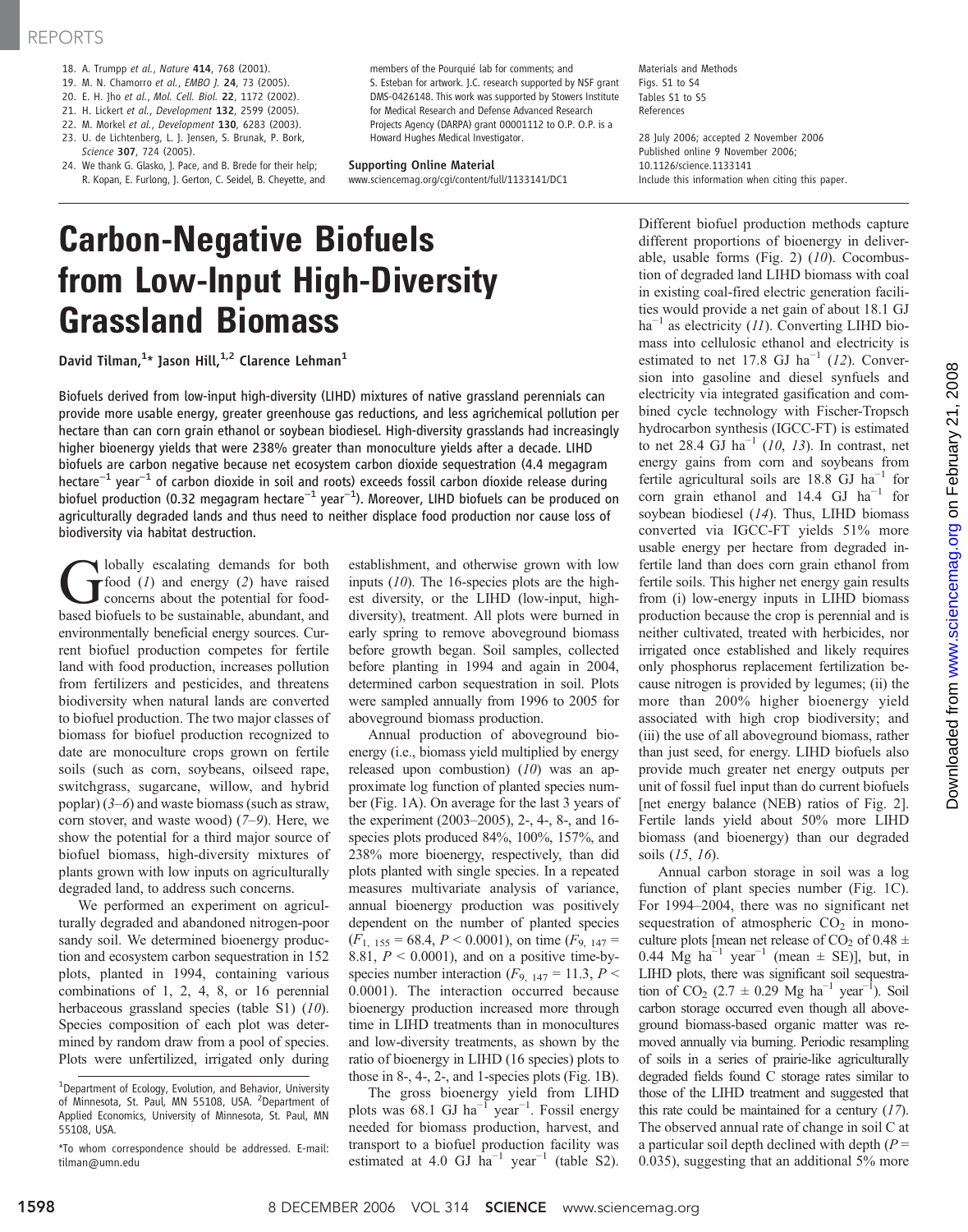# REPORTS



Fig. 1. Effects of plant diversi-



**B** 4.0

 $3.5$ 

 $3.0$ 

 $16:1$ 

 $= 16:2$  $• 16:4 -$ 

 $0 16:8$ 



Fig. 2. NEB for two food-based biofuels (current biofuels) grown on fertile soils and for LIHD biofuels from agriculturally degraded soil. NEB is the sum of all energy outputs (including coproducts) minus the sum of fossil energy inputs. NEB ratio is the sum of energy outputs divided by the sum of fossil energy inputs. Estimates for corn grain ethanol and soybean biodiesel are from (14).

electricity

biodiesel

contrast, the annual rate of  $CO<sub>2</sub>$  sequestration for monocultures was 0.14 Mg ha<sup>-1</sup> year<sup>-1</sup> for the first decade and projected to be indistinguishable from zero for subsequent decades.

ethanol

Across their full life cycles, biofuels can be carbon neutral [no net effect on atmospheric  $CO<sub>2</sub>$  and other greenhouse gases (GHG)], carbon negative (net reduction in GHG), or carbon sources (net increase in GHG), depending on both how much  $CO<sub>2</sub>$  and other greenhouse gases, expressed as  $CO<sub>2</sub>$  equivalents, are removed from or released into the atmosphere

ethanol

synfuel

C may be stored in soils deeper than we measured (below 60 cm depth).

In 2004, after 10 years of growth, atmospheric  $CO<sub>2</sub>$  sequestration in roots was a log function of plant species numbers (Fig. 1D). On an annual basis, 0.62 Mg ha<sup>-1</sup> year<sup>-1</sup> of atmospheric  $CO<sub>2</sub>$  was sequestered in roots of species grown in monocultures, and 160% more  $CO<sub>2</sub>$  (1.7 Mg ha<sup>-1</sup> year<sup>-1</sup>) was captured in roots of 16-species plots. Multiple regression showed that root  $CO<sub>2</sub>$  sequestration (Mg ha<sup> $-1$ </sup> of CO<sub>2</sub>) increased as a log function of plant species number (S), as a log function of time (Year), and their interaction  ${C_{\text{root}} = -1.47 + ...}$  $6.16\log_{10}(S) + 9.64\log_{10}(Year) + 9.60[\log_{10}(S) 0.613$ ][ $log_{10}(Year) - 0.782$ ] where *Year* = 3 for 1997, the first time roots were sampled; overall  $F_{3, 1260} = 191, P \le 0.0001$ ; for  $log_{10}(S)$ ,  $F_{1, 1260} = 398, P < 0.0001$ ; for Year,  $F_{1, 1260} = 148$ ,  $P = 0.0001$ ; for  $S \times \text{Year}$ ,  $F_{1, 1260} = 27.3$ ,  $P =$ 0.0001}. This regression suggests that most root carbon storage occurred in the first decade of growth; during the second decade, roots of 16-species plots are projected to store just 22% of C stored during the first decade. Measurements at greater depths in 10 LIHD plots suggest that 43% more C may be stored in roots between 30 and 100 cm.

LIHD plots had a total  $CO<sub>2</sub>$  sequestration rate of 4.4 Mg ha<sup> $-1$ </sup> year<sup> $-1$ </sup> in soil and roots during the decade of observation. Trends suggest that this rate might decline to about 3.3  $Mg$  ha<sup>-1</sup> year<sup>-1</sup> during the second decade because of slower root mass accumulation. In